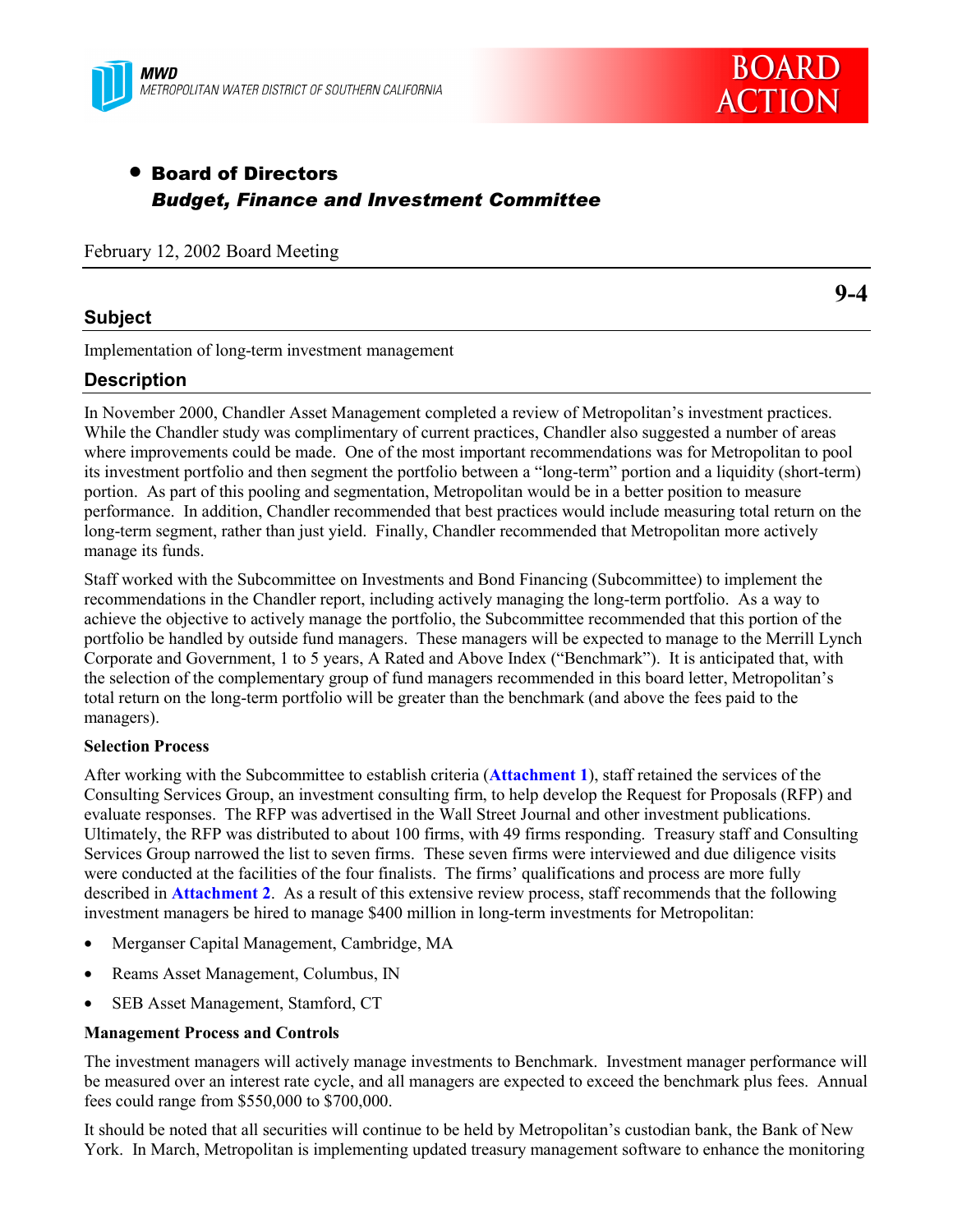and management of the portfolio. This system will provide improved reports, including information on portfolio duration and total return. This new system will also allow us to track the separate portfolios managed by outside investment managers and generate consolidated investment reports for presentation to management and the Board.

In addition, treasury staff will work with the investment managers to ensure that all investments comply with Metropolitan's investment policy, as that policy is amended from time to time. Treasury staff will continue to dedicate two full-time equivalents to the investment process. Finally, the audit department is working with the treasurer to ensure that reports are informative and controls are rigorous. The treasurer will continue to provide monthly reports to the Budget, Finance and Investment Committee, highlighting investment performance and trends. Each quarter, the Budget, Finance and Investment Committee will hold a special meeting to review investment performance, including the performance of the outside investment managers and the internally managed funds.

#### **Investment Policy Changes**

In March the Budget, Finance and Investment Committee will consider changes to Metropolitan's Statement of Investment Policy. These changes are consistent with the California Government Code and are necessary to actively manage investments and take advantage of the expertise that the outside firms bring. Examples of changes are to:

- Remove the 20 percent limit on securities that can be purchased with three- to five-year maturities.
- Allow purchases of securities with maturities in excess of five years.
- Increase the percentage of investments in asset and mortgage backed securities from 10 to 20 percent of the portfolio.
- Change the credit rating for corporate securities with maturities of five years or less from AA to single A. A credit rating of AA would be required for corporate securities with maturities in excess of five years.
- Change the percentage limit on purchases of AAA rated Federal Agency securities from 50 percent to 100 percent of the portfolio.

## **Policy**

As discussed with and approved by the Subcommittee on Investments and Bond Financing, Metropolitan is changing its investment strategy. Long-term funds will be actively managed to the Merrill Lynch Corporate and Government, 1 to 5 years, A Rated and Above Index.

## **California Environmental Quality Act (CEQA)**

CEQA determination for Option #1:

The proposed action is not defined as a project under CEQA, because it involves continuing administrative activities, such as personnel-related actions, general policy and procedure-making (Section 15378(b)(2) of the State CEQA Guidelines). In addition, the proposed action is not subject to CEQA because it involves other government fiscal activities, which do not involve any commitment to any specific project which may result in a potentially significant physical impact on the environment (Section 15378(b)(4) of the State CEQA Guidelines).

The CEQA determination is: Determine that the proposed action is not subject to CEQA per Sections 15378(b)(2) and 15378(b)(4) of the State CEQA Guidelines.

CEQA determination for Options #2 and #3:

None required.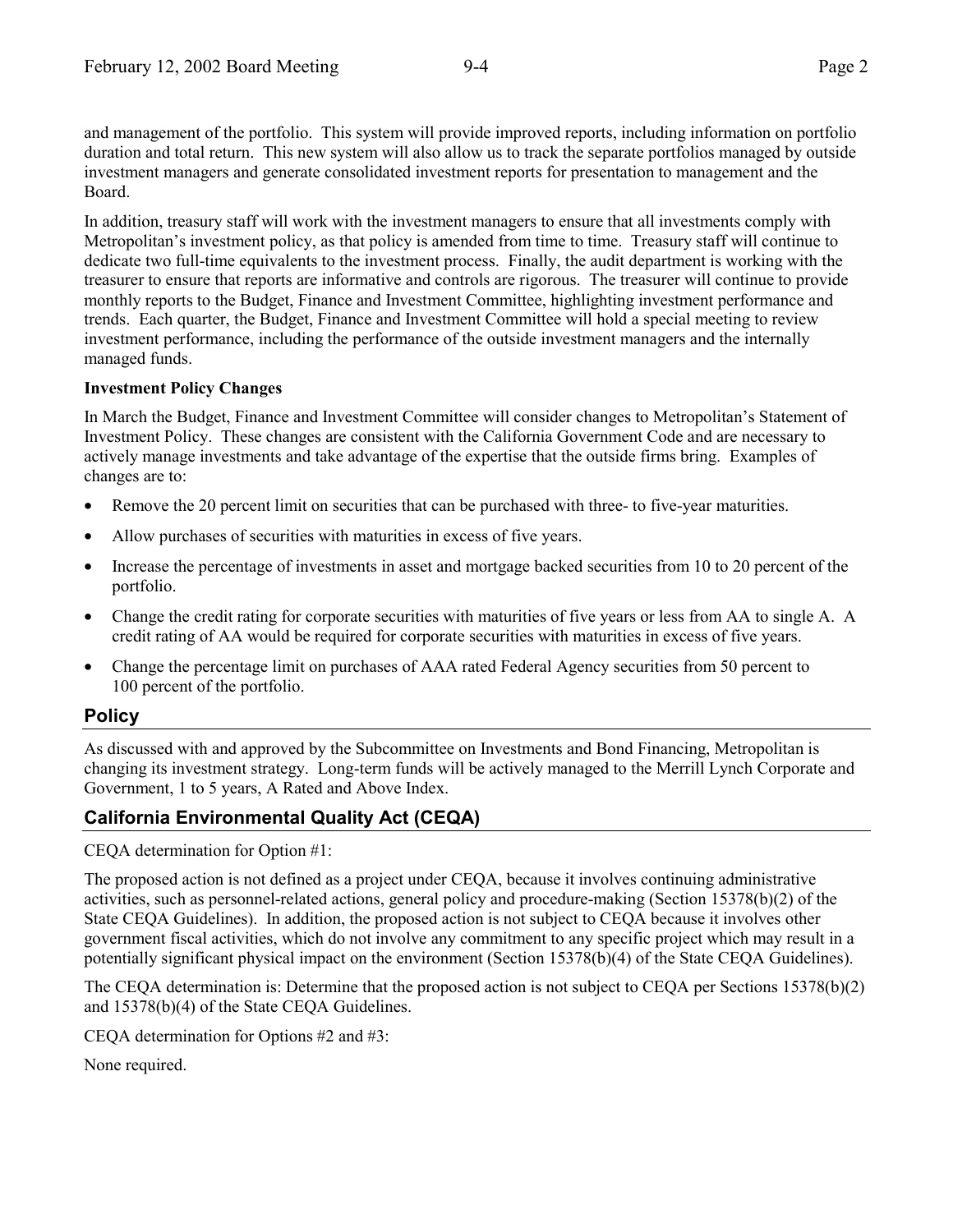## **Board Options/Fiscal Impacts**

#### **Option #1**

Adopt the CEQA determination and:

- a. Approve the hiring of investment managers as recommended; and
- b. Authorize the Chief Executive Officer and Chief Financial Officer to negotiate contracts with Merganser Capital Management, Reams Asset Management and SEB Asset Management.

**Fiscal Impact**: Fees of between \$550,000 and \$700,000, which should be offset by higher expected returns from the actively managed portfolio.

#### **Option #2**

Do not approve the hiring of investment managers. Direct staff to review other firms. **Fiscal Impact**: Fees of between \$550,000 and \$700,000, which should be offset by higher expected returns from the actively managed portfolio.

#### **Option #3**

Direct staff to continue to manage the long-term portion of the portfolio. **Fiscal Impact:** No increase in fees, but additional expenditures on education and investment systems and the potential loss of investment income.

#### **Staff Recommendation**

Option #1

*Brian G. Thomas Chief Financial Officer*

1/28/2002

*Date*

*Ronald R. Gastelum Chief Executive Officer*

 $\sim$ 

1/29/2002 *Date*

## **Attachment 1 – Subcommittee-Approved Criteria**

### **Attachment 2 – Executive Summary**

BLA #1426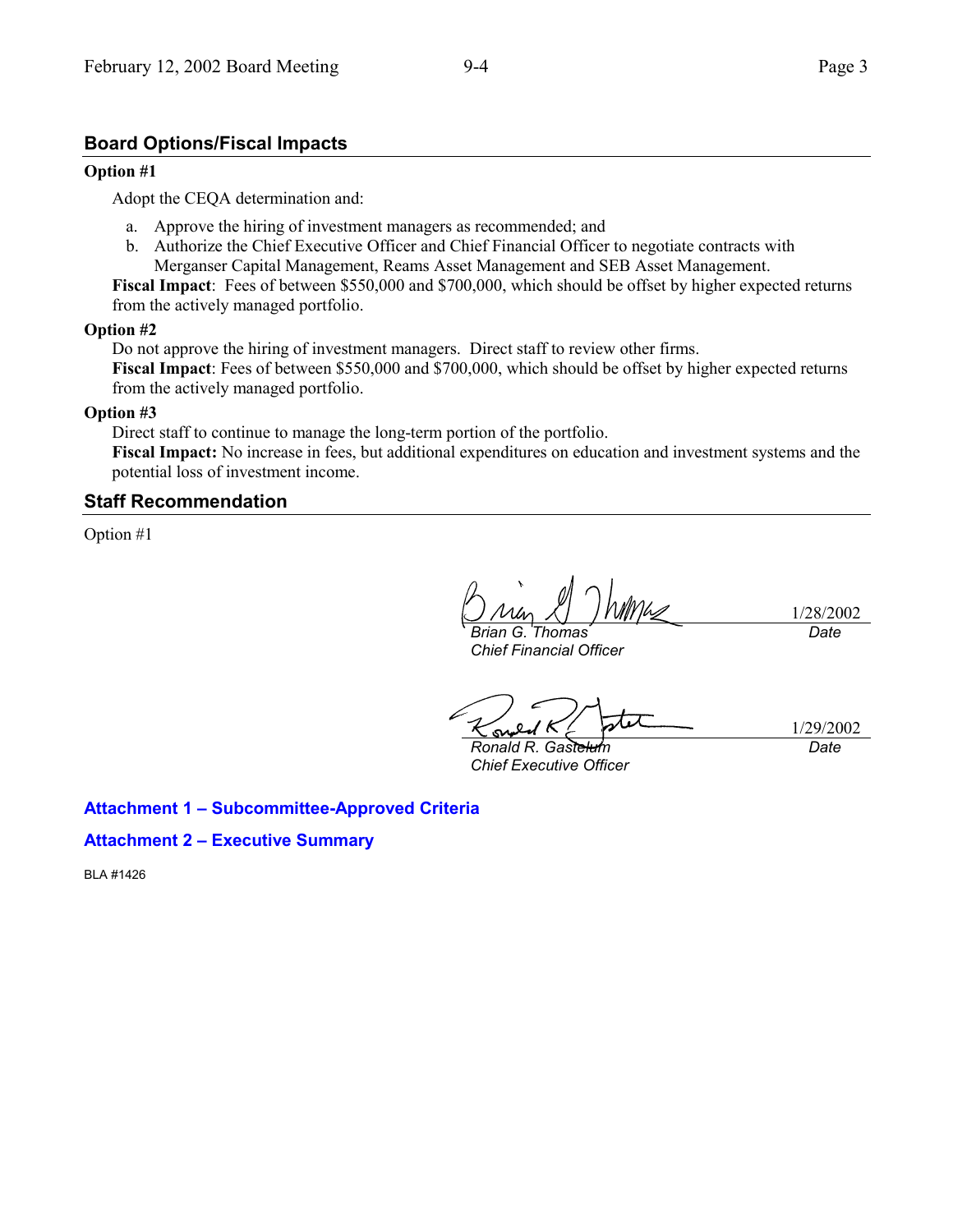#### Attachment 1

The Subcommittee on Investments and Bond Financing approved the following scope of work and selection criteria for outside investment of Metropolitan's long-term funds.

## **SCOPE OF WORK**

- 1. Separate management of Metropolitan's portfolio, which may not be commingled with other assets under Respondent's management.
- 2. Provide investment management in accordance with Metropolitan's specific investment objectives, Statement of Investment Policy, and California law governing the investment of public funds.
- 3. Actively manage, with full discretion, Metropolitan's funds using the Merrill Lynch United States Corporate and Government 1 to 5 Years A rated and above index as the performance benchmark.
- 4. Supply daily updates on investment transactions and monthly portfolio accounting and performance reports to Metropolitan's treasurer.
- 5. Furnish advice and recommendations to the treasurer regarding Metropolitan's Statement of Investment Policy and investment practices and procedures.
- 6. Present quarterly presentations to Metropolitan's Board of Directors and meet with Metropolitan's treasurer as requested.
- 7. Provide feedback on investment practices and procedures as requested by Metropolitan's treasurer.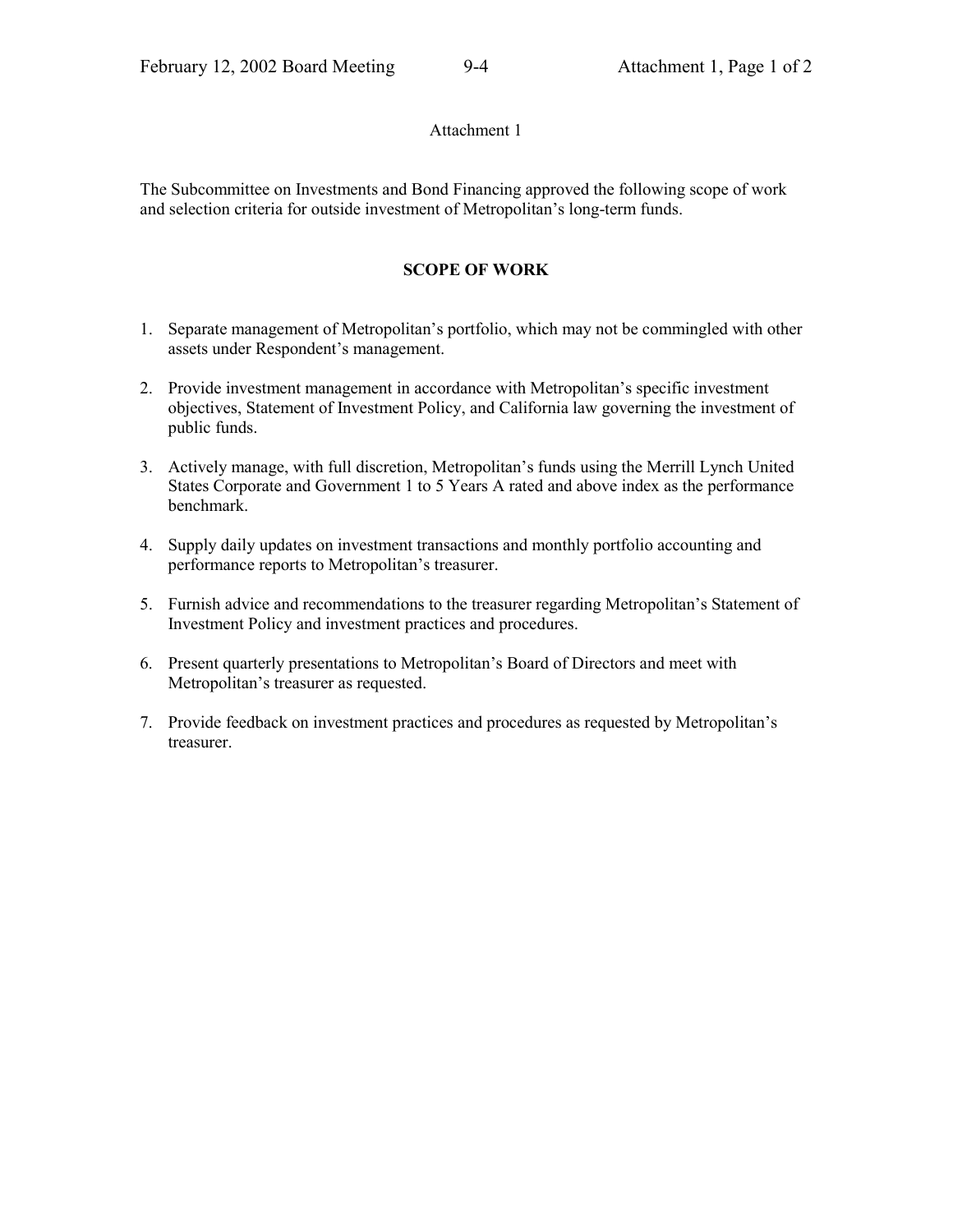## **CRITERIA FOR SELECTION**

- 1. The firm must be registered as an investment adviser with the Securities and Exchange Commission.
- 2. The firm must have fixed income assets under management totaling \$1 billion or greater; and have at least a five-year track record managing assets to a 1 to 5 years index.
- 3. The firm's performance must be presented in full compliance with the Association for Investment Management & Research Performance Presentation Standards.
- 4. The firm's performance will be evaluated for the period from January 1, 1991 through December 31, 2000.
- 5. The soundness of the firm's investment strategy, including risks undertaken, decision-making process, and results achieved. Ability to provide performance attribution information.
- 6. The experience, resources, and qualifications of the firm and individuals assigned to this account.
- 7. The experience of the firm in managing a fixed income portfolio for state/local governments or other entities to a 1 to 5 years Corporate Government Index or similar benchmark.
- 8. Investment management fees and service levels.
- 9. Additional investment services offered or available through affiliation.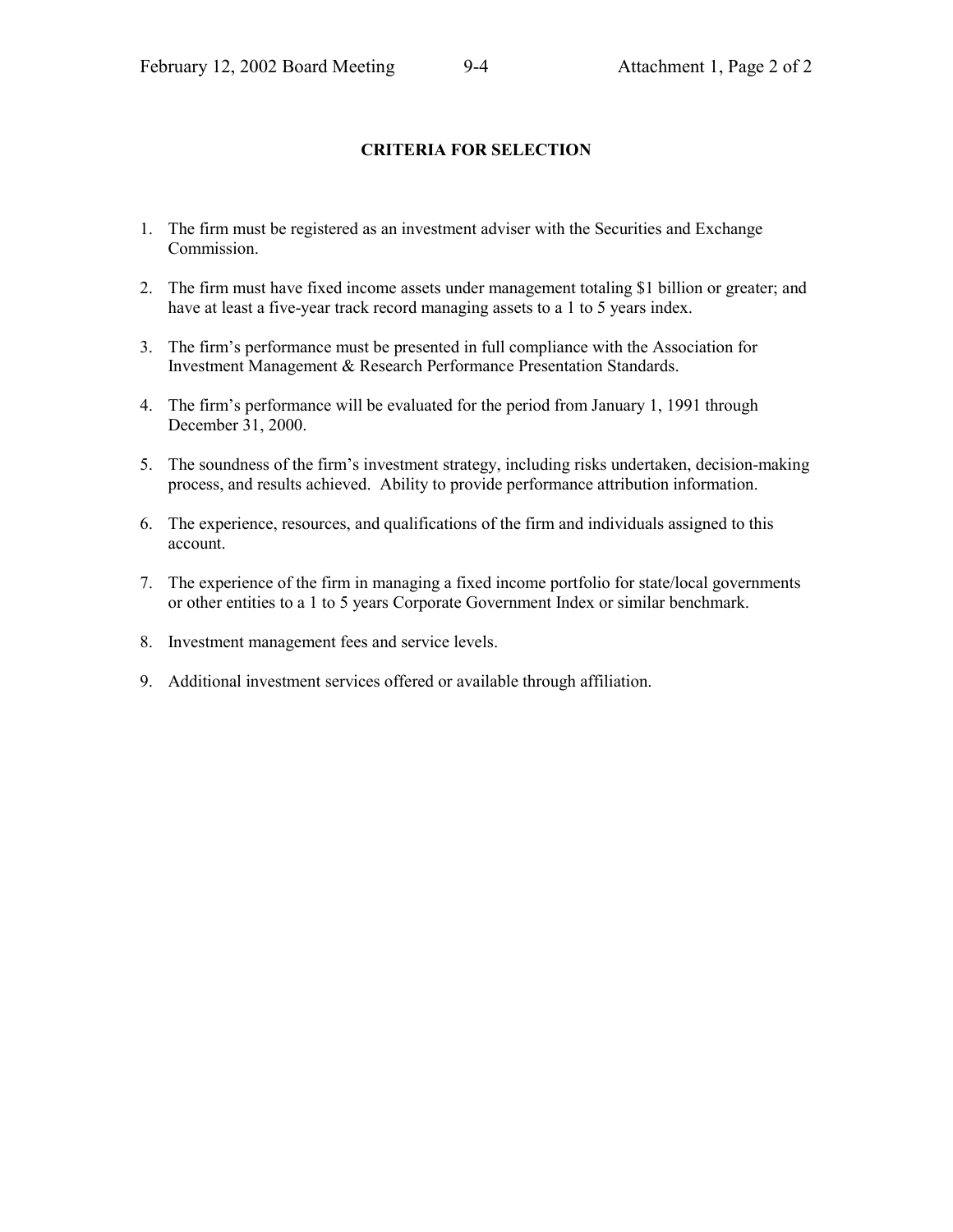

**Short-Term and Intermediate Term Fixed Income Manager Search Prepared For: Metropolitan Water District**

**Prepared By:**

**Consulting Services Group, LLC 5100 Poplar Avenue, Suite 3200 Memphis, TN 38137 (901)-761-8080**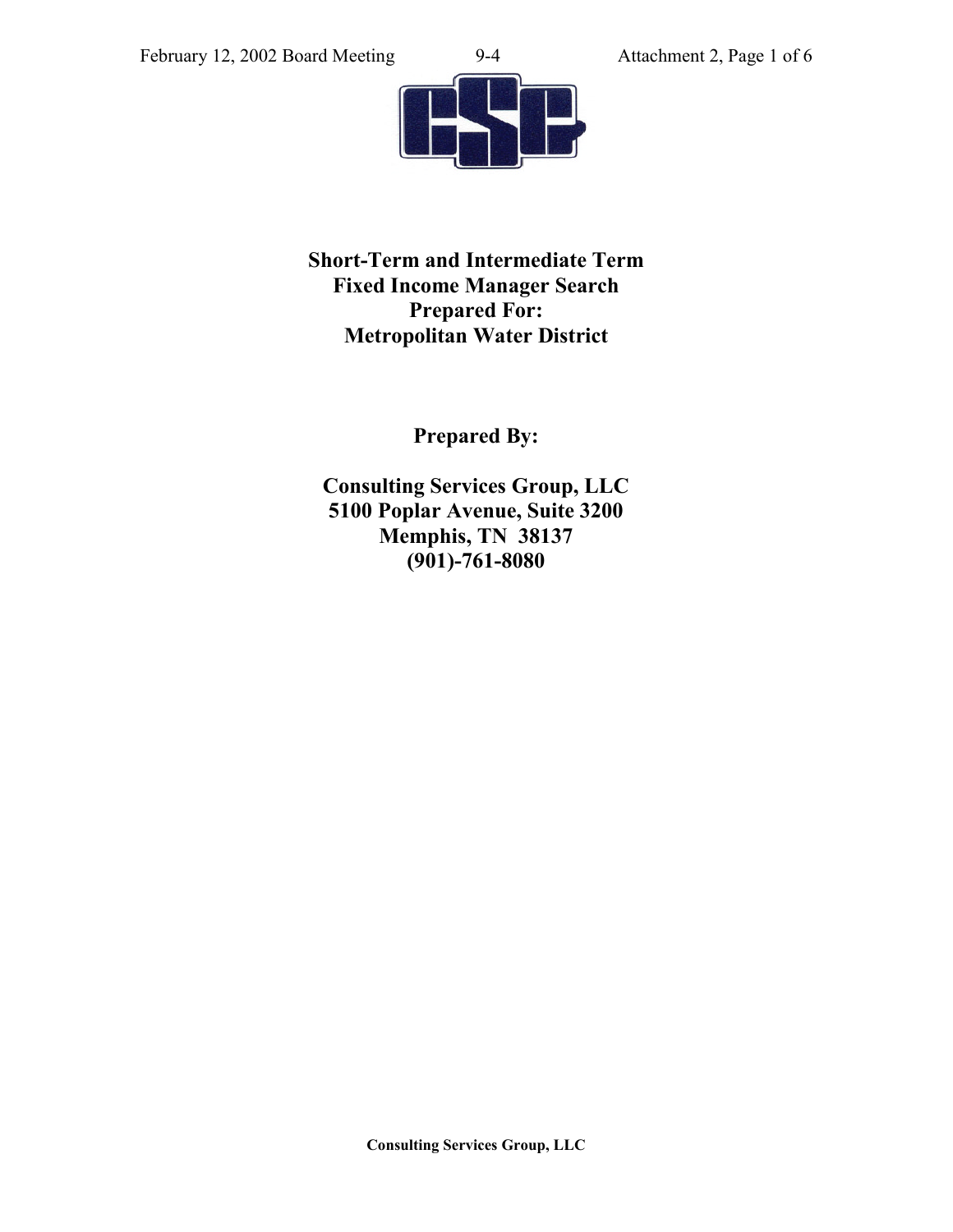# **Metropolitan Water District of Southern California Operating Fund Fixed Income Manager Search**

# Executive Summary

## **Purpose and Scope of Services**

The Metropolitan Water District of Southern California (Metropolitan) is searching for qualified investment advisory firms to consider as potential candidates to manage a portion of the operating reserves portfolio. Metropolitan is looking for an investment advisor(s) to manage approximately \$400 million in operating fund assets out of a \$1 billion portfolio. The target is for the investment advisor(s) to manage these assets to a benchmark objective of the Merrill Lynch United States Corporate and Government 1 to 5 years A-Rated Index. The shorter duration portion of the portfolio will continue to be managed in-house at Metropolitan.

## **Methodology of Search**

Public advertisements were placed in various investment industry publications notifying the investment community of this potential opportunity with the Metropolitan Water District. After screening our database, Consulting Services Group (CSG) submitted an additional list of firms, which we felt would be worthy of consideration. In total, approximately 94 firms requested to be included in the search. These firms were sent a detailed questionnaire that was jointly created by CSG and Metropolitan's Treasurer. This questionnaire focused on all aspects of the investment management firms' business including the following:

- Ownership Structure
- Firm Assets
- Investment Personnel
- **Investment Strategy Description**
- Research Capabilities
- Trading
- Operations
- Compliance Litigation, Audits, Conflicts of Interest

Additional requested information included the following:

- Fee Schedule
- Forms ADV Parts I & II
- Financial Statements
- Employee Personal Trading Policies
- Proxy Voting Policy
- Errors & Omissions Insurance Policies
- Sample Contract
- Sample Client Reports
- Composite Performance & Disclosures
- Business Statement

A total of 49 firms responded with completed questionnaires for this search. In order to be considered as a viable candidate the firms had to meet the following minimum criteria as established by the Sub-Committee on Investments and Bond Financing: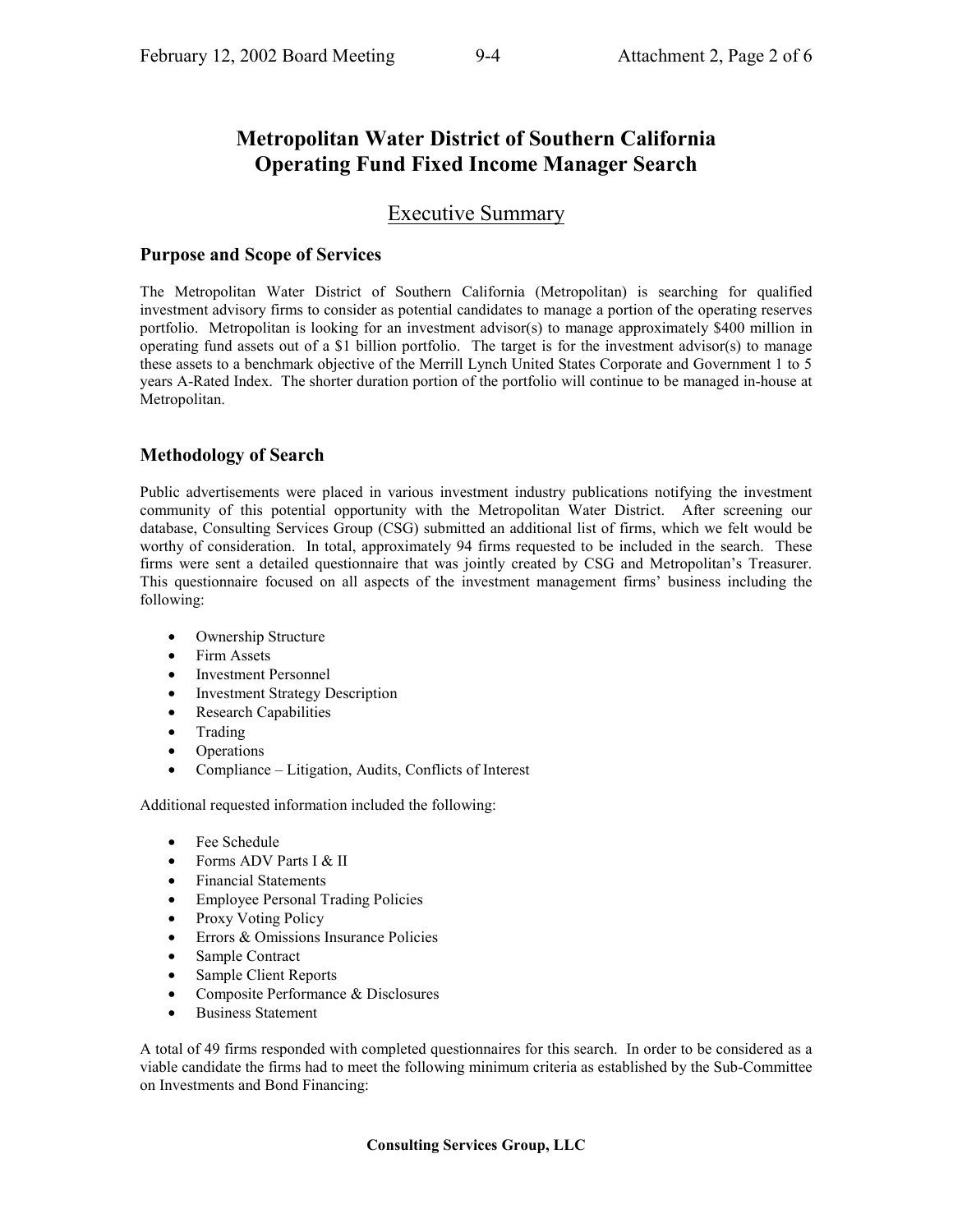The investment management firm(s) must provide, at a minimum, the following scope of services:

- Separate management of its portfolio, which may not be commingled with other assets under management.
- Investment management must be provided in accordance with Metropolitan's specific investment objectives, Statement of Investment Policy, and California law governing the investment of public funds.
- The investment manager will operate with full discretion to invest and reinvest the funds under its management within Metropolitan's policy guidelines.
- Metropolitan's funds will be actively managed.
- The performance benchmark for the funds will be the Merrill Lynch United States Corporate and Government 1 to 5 years A rated and above index.
- The investment manager will provide daily updates on investment transactions and monthly portfolio accounting and performance reports to Metropolitan's Treasurer.
- The investment manager will provide advice and recommendations to the Treasurer regarding Metropolitan's Statement of Investment Policy and investment practices and procedures
- The investment manager will be required to make quarterly presentations to the Board and meet with Metropolitan's Treasurer, and Board of Directors as requested.

#### **Additional Criteria for Selection**

The firm must be registered as an investment adviser with the Securities and Exchange Commission.

The firm must have fixed income assets under management totaling \$1 billion or greater.

The firm's performance must be presented in full compliance with the Association for Investment Management & Research Performance Presentation Standards.

The soundness of the firm's investment strategy, including risks undertaken, decision-making process, and results achieved. The firm must have the ability to provide performance attribution information.

The experience, resources, and qualifications of the firm and individuals assigned to this account.

The experience of the firm in managing a fixed income portfolio for state/local governments or other entities to a 1 to 5 year Corporate Government Index or similar benchmark.

Investment management fees and service levels will be an important consideration.

Additional investment services offered or available through affiliation.

#### **Performance Criteria**

Once the responses were initially reviewed, general performance criteria were established in order to narrow the list of firms to a more manageable number. Because few managers actually manage a 1 to 5 year A-rated portfolio, it was necessary to divide the managers into two sub-categories for better peer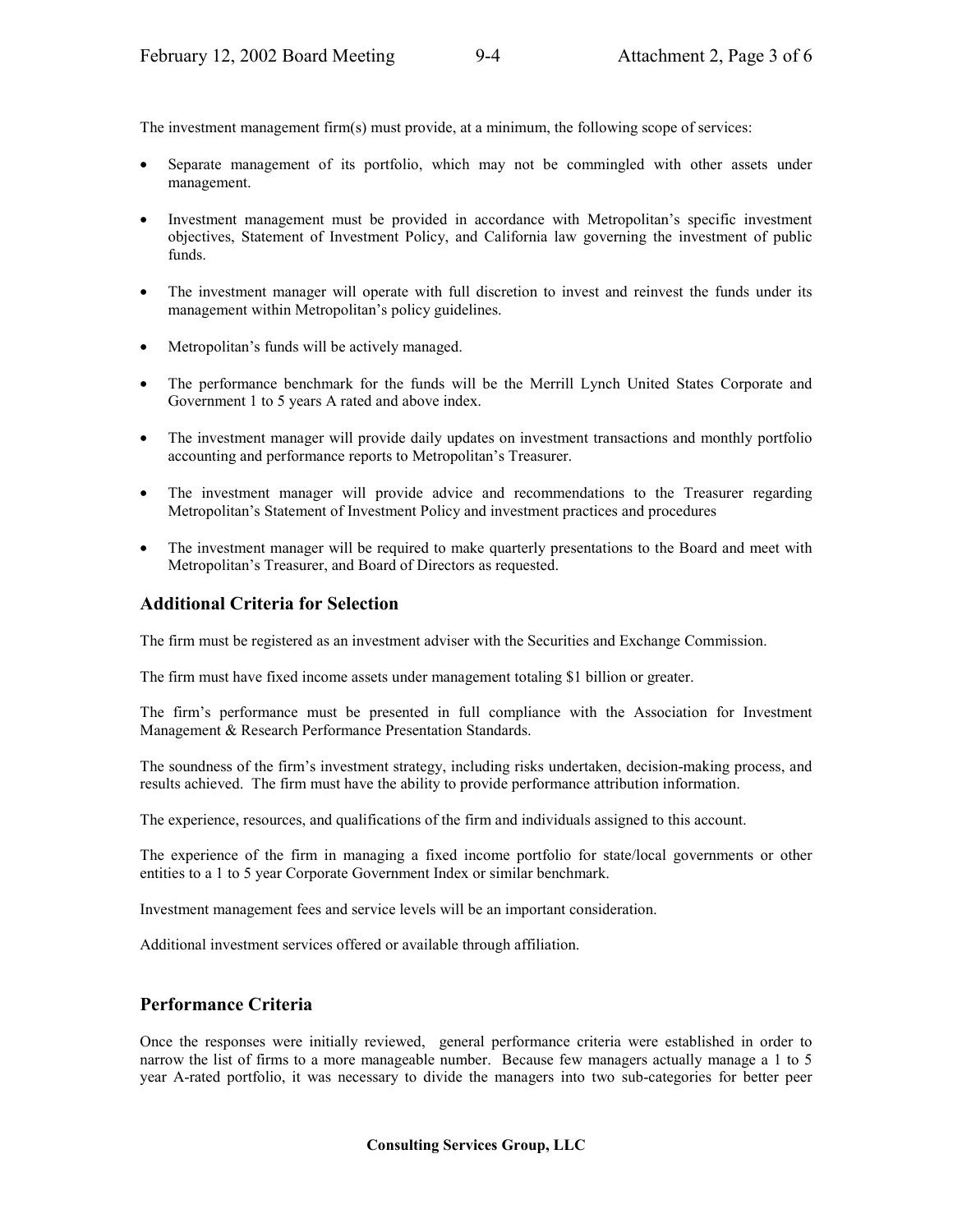comparison – short-term (1-3 year) fixed and intermediate (3-7 year) fixed. This criterion is designed to identify managers with consistent above-average returns and not managers with one big year. The criteria are as follows:

- Returns over various rolling time periods should generally out-perform the Merrill Lynch 1-5 Year Government/Corporate A+ Bond Index in addition to the sub-category specific index, especially over 3, 5 and 7 years.
- Returns should generally rank within the top-quartile of a Short-term or Intermediate Bond Account Universe over rolling time periods
- Returns on a calendar year basis should rank above median at least 80% of the time over the most recent five-year time comparison.

The list was then narrowed to a "Top 16".

At that point we began to focus on each individual firm's organization and investment strategy. Besides the overall stability of the companies' structures, a large portion of the focus was on each investment strategy and how it would fit into MWD's overall objectives and guidelines. Particular attention was paid to individual security quality ratings and overall maturity of the sample portfolios. We eliminated managers with more than 15% of their portfolio in BBB securities, average maturity outside guidelines, and focus on securities inappropriate for MWD. The finalists, which include two minority firms (NCM and Earnest) meet all minimum criteria and are as follows:

- 1. Bank of America Capital Management Los Angeles, CA
- 2. Earnest Partners Atlanta, GA
- 3. Merganser Capital Management Cambridge, MA
- 4. NCM Capital Management Durham, NC
- 5. Pacific Income Advisors Santa Monica, CA
- 6. Reams Asset Management Columbus, IN
- 7. SEB Asset Management America Stamford, CT

Table 1 below, which is entitled MWD Fixed Income RFP Comparison Matrix, provides a brief description of the final 7 firms:

| <b>Firm Name</b>           | # Of<br>Years in<br><b>business</b> | # of<br>employees | # of<br>employees<br>dedicated<br>to<br><b>Fixed</b><br><b>Income</b> | <b>Municipal</b><br>Clients                                                                                                                                                                 | <b>Firm</b><br><b>Assets</b> | (\$Billions)<br><b>Fixed</b><br><b>Income</b><br><b>Assets</b> |     | <b>Strategy</b><br><b>Assets</b> | Female/<br>Minority<br><b>Firm</b> |
|----------------------------|-------------------------------------|-------------------|-----------------------------------------------------------------------|---------------------------------------------------------------------------------------------------------------------------------------------------------------------------------------------|------------------------------|----------------------------------------------------------------|-----|----------------------------------|------------------------------------|
| Earnest<br>Partners        | 12                                  | 30                | 6                                                                     | New England<br>1.<br>Teamsters<br>2.<br><b>GA</b> retirement<br>sys.<br>3.<br>LA Teacher's<br>Ret.<br>City of Atlanta<br>4.<br>NY Common<br>5.<br>Ret Fd<br>Miss. Health<br>6.<br>Care Trst | \$3.1                        | \$                                                             | 1.5 | \$1.5                            | yes                                |
| Merganser<br>Capital Mgt   | 18                                  | 5                 | 5                                                                     | 1. Commonwealth<br>of VA                                                                                                                                                                    | \$3.3                        | \$                                                             | 3.3 | \$2.4                            | no                                 |
| <b>NCM Capital</b><br>Mgmt | 15                                  | 26                | 3                                                                     | 1.<br>Memphis<br>Light, Gas, &<br><b>Water Div</b>                                                                                                                                          | \$<br>4.6                    | \$                                                             | 1.0 | \$0.1                            | yes                                |

## MWD Fixed Income RFP Comparison Matrix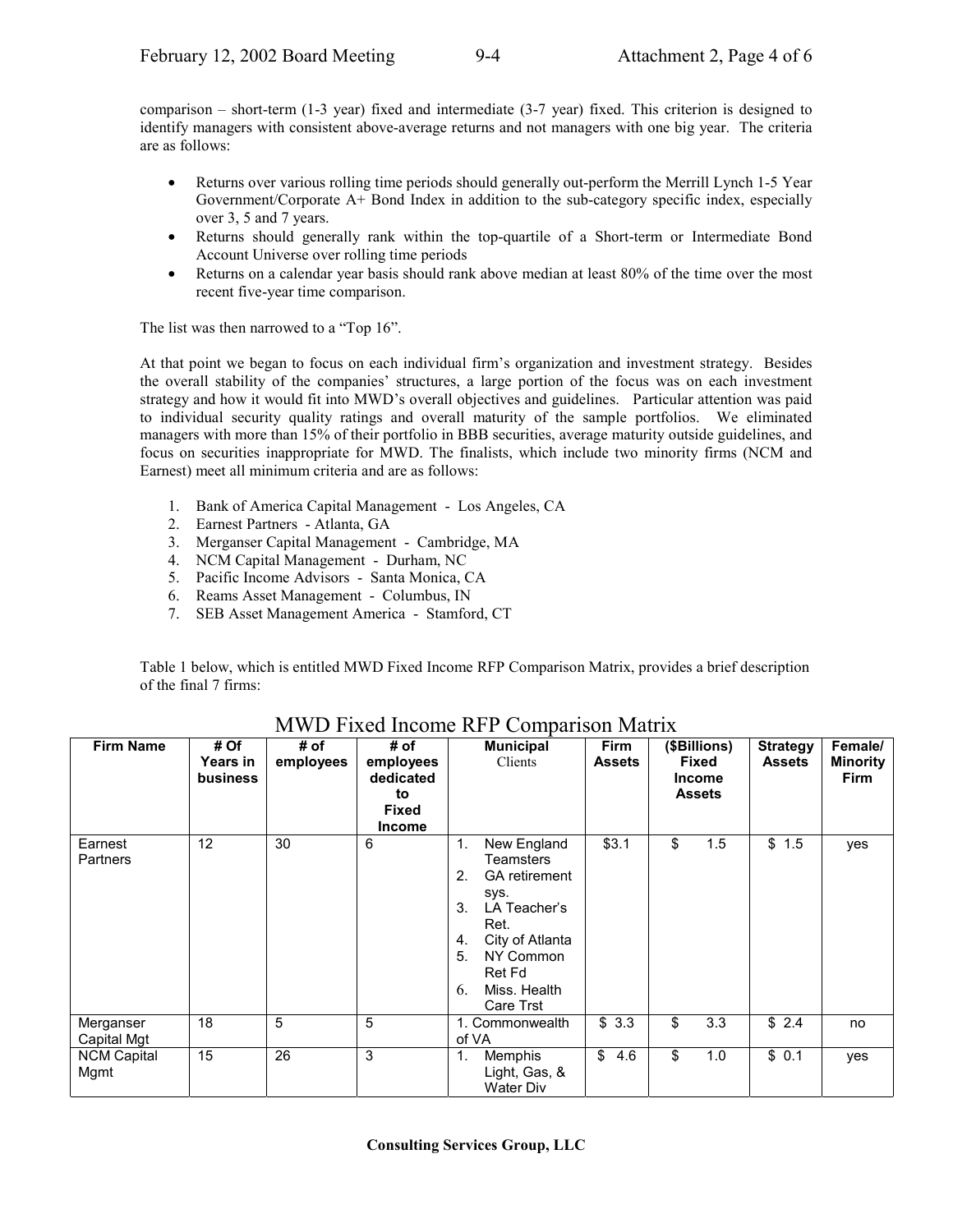|                  |    |                 |                | 2.             | CA State              |               |                          |         |           |    |
|------------------|----|-----------------|----------------|----------------|-----------------------|---------------|--------------------------|---------|-----------|----|
|                  |    |                 |                |                | Teacher's             |               |                          |         |           |    |
|                  |    |                 |                |                | Retirement            |               |                          |         |           |    |
|                  |    |                 |                | 3.             | <b>Teachers Ret</b>   |               |                          |         |           |    |
|                  |    |                 |                |                | of GA                 |               |                          |         |           |    |
|                  |    |                 |                | 4.             | State of              |               |                          |         |           |    |
|                  |    |                 |                |                | Florida               |               |                          |         |           |    |
|                  |    |                 |                |                |                       |               |                          |         |           |    |
|                  |    |                 |                | 5.             | Employees             |               |                          |         |           |    |
|                  |    |                 |                |                | Ret System of         |               |                          |         |           |    |
|                  |    |                 |                |                | GA                    |               |                          |         |           |    |
| Pacific Income   | 15 | 36              | $\overline{7}$ | 1.             | State of              | \$4.0         | \$                       | 3.6     | \$0.6     | no |
| Adv              |    |                 |                |                | Hawaii                |               |                          |         |           |    |
|                  |    |                 |                | 2.             | Mass Bay              |               |                          |         |           |    |
|                  |    |                 |                |                | <b>Trans Auth</b>     |               |                          |         |           |    |
|                  |    |                 |                | 3.             | U.S. Chamber          |               |                          |         |           |    |
|                  |    |                 |                |                | of Commerce           |               |                          |         |           |    |
|                  |    |                 |                |                | 4. City of            |               |                          |         |           |    |
|                  |    |                 |                |                | Southfield MI         |               |                          |         |           |    |
|                  |    |                 |                |                |                       |               |                          |         |           |    |
|                  |    |                 |                | 5.             | LA Firemen's          |               |                          |         |           |    |
|                  |    |                 |                |                | Relief Assoc          |               |                          |         |           |    |
| Reams Asset      | 20 | 23              | 9              | 1 <sub>1</sub> | Ohio Bureau           | \$12.1        | $\overline{\mathcal{S}}$ | 11.8    | \$<br>0.4 | no |
| Mgmt             |    |                 |                |                | of Worker's           |               |                          |         |           |    |
|                  |    |                 |                |                | Comp                  |               |                          |         |           |    |
|                  |    |                 |                | 2.             | Indiana State         |               |                          |         |           |    |
|                  |    |                 |                |                | Teacher's             |               |                          |         |           |    |
|                  |    |                 |                | 3.             | New Mexico            |               |                          |         |           |    |
|                  |    |                 |                |                | Public                |               |                          |         |           |    |
|                  |    |                 |                |                |                       |               |                          |         |           |    |
|                  |    |                 |                |                | Employees             |               |                          |         |           |    |
|                  |    |                 |                |                | 4. Los Angeles        |               |                          |         |           |    |
|                  |    |                 |                |                | Fire & Police         |               |                          |         |           |    |
|                  |    |                 |                | 5.             | Municipal             |               |                          |         |           |    |
|                  |    |                 |                |                | Employees of          |               |                          |         |           |    |
|                  |    |                 |                |                | Michigan              |               |                          |         |           |    |
| <b>SEB Asset</b> | 14 | $\overline{22}$ | $\overline{4}$ | 1.             | <b>Texas</b>          | $\sqrt{$1.7}$ | \$                       | 1.3     | \$0.9     | no |
| Mgmt America     |    |                 |                |                | Municipal Ret         |               |                          |         |           |    |
|                  |    |                 |                | 2.             | <b>Midland Fire</b>   |               |                          |         |           |    |
|                  |    |                 |                |                | Fighter's             |               |                          |         |           |    |
|                  |    |                 |                | 3.             | City of New           |               |                          |         |           |    |
|                  |    |                 |                |                | London                |               |                          |         |           |    |
|                  |    |                 |                |                |                       |               |                          |         |           |    |
|                  |    |                 |                | 4.             | <b>Wichita Falls</b>  |               |                          |         |           |    |
|                  |    |                 |                |                | Fire                  |               |                          |         |           |    |
|                  |    |                 |                | 5.             | City of               |               |                          |         |           |    |
|                  |    |                 |                |                | Pawtucket             |               |                          |         |           |    |
|                  | 6  | 189             | 66             | 1.             | Georgia State         | \$157.4       |                          | \$136.4 | \$2.1     | no |
| Bank of          |    |                 |                |                | Teachers              |               |                          |         |           |    |
| America Capital  |    |                 |                | 2.             | North Carolina        |               |                          |         |           |    |
| Management       |    |                 |                |                | Retirement            |               |                          |         |           |    |
|                  |    |                 |                |                | System                |               |                          |         |           |    |
|                  |    |                 |                |                | 3. L.A. County        |               |                          |         |           |    |
|                  |    |                 |                |                | Metropolitan          |               |                          |         |           |    |
|                  |    |                 |                | 4.             | Calleguas             |               |                          |         |           |    |
|                  |    |                 |                |                |                       |               |                          |         |           |    |
|                  |    |                 |                |                | Municipal             |               |                          |         |           |    |
|                  |    |                 |                |                | <b>Water District</b> |               |                          |         |           |    |
|                  |    |                 |                | 5.             | Public                |               |                          |         |           |    |
|                  |    |                 |                |                | Teachers of           |               |                          |         |           |    |
|                  |    |                 |                |                | Chicago               |               |                          |         |           |    |

In addition, Appendix 1 contains a list of all of the firms that responded to the RFP.